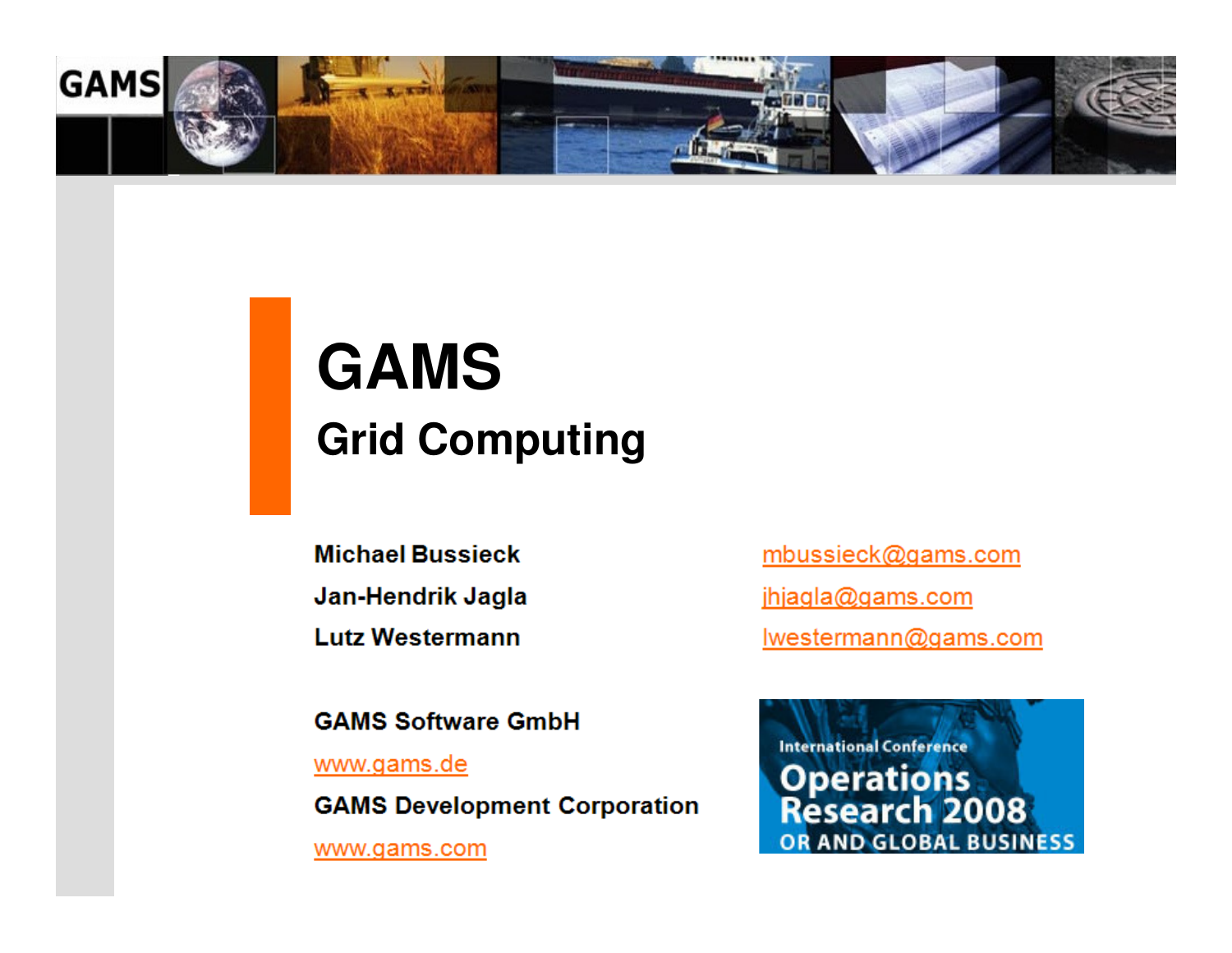

# **Solver Technology**

- **Tremendous algorithmic and computational<br>
progress progress**
- **LP** in fact only restricted by available memory
- **MIP**
	- –- Some small (academic) problems still unsolvable
	- –Commercial problems in most case docile
- **NLP/MINLP**
	- Pradictic Predictions are problem and data specific, global vs. local solutions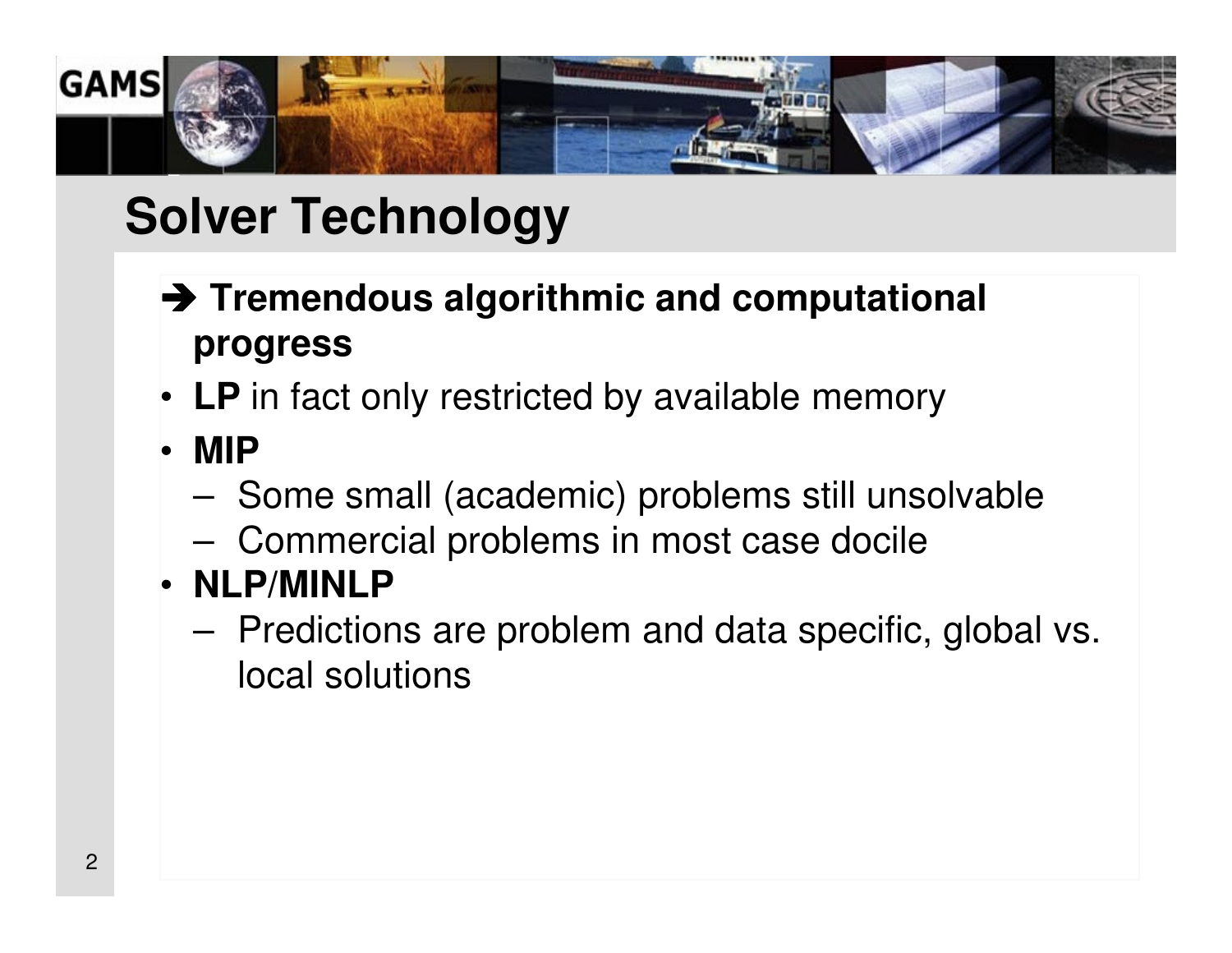

## **Multiple Threads / SMP**

- **CPLEX**
	- **parallel extension** for B&B and interior point solver
	- **concurrent optimizer**
	- academic license includes 4 threads

#### • **MOSEK**

- **parallel extension** for the interior solver comes free of charge –
- **concurrent optimizer**

#### • **XPRESS**

- **parallel extension** for B&B and interior point solver
- academic license includes 4 threads
- **XA (XAPAR)**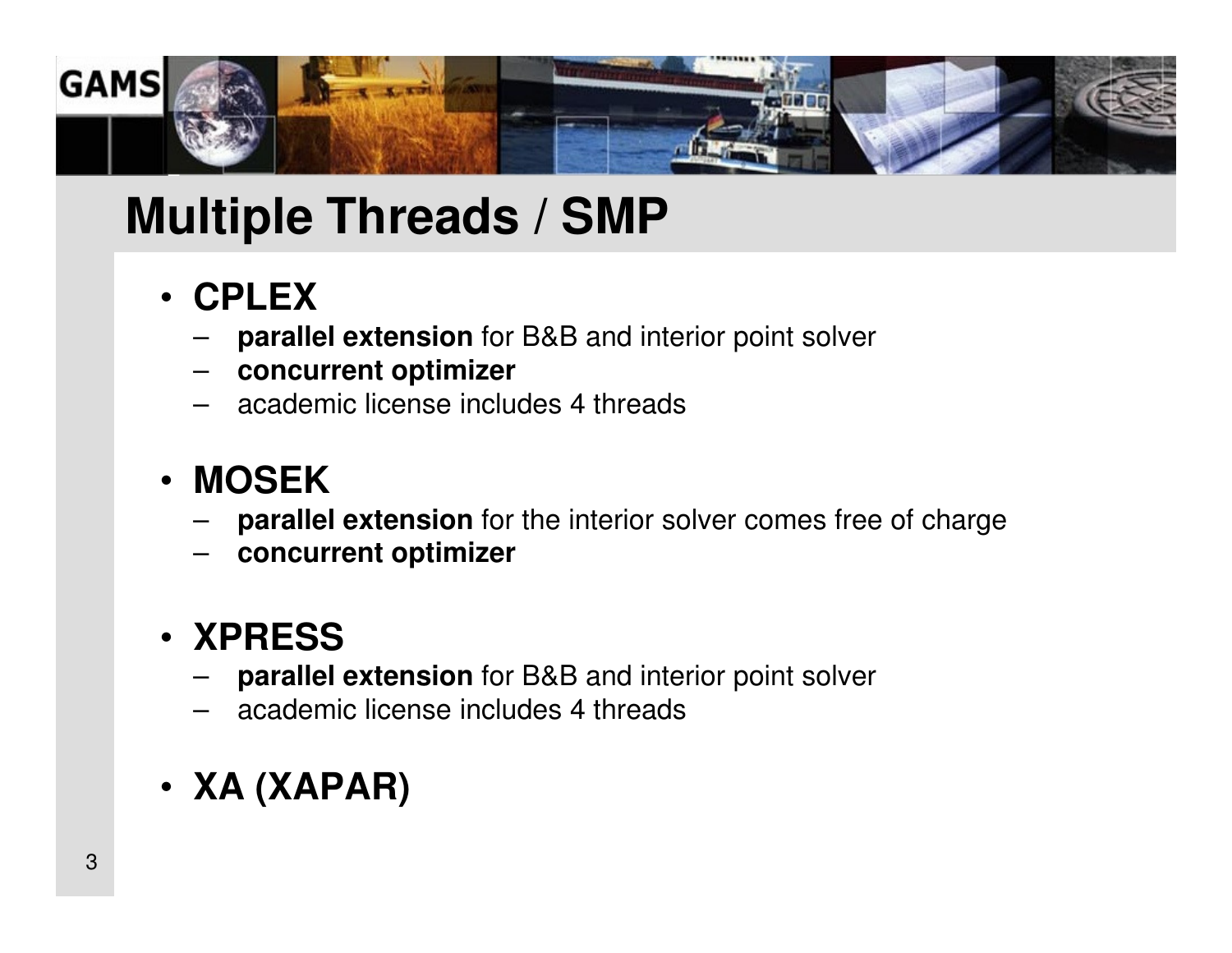

## **Grid Computing**

**Imagine…** 

.. you have to solve 1.000's of independent scenarios… .. and you can do this very rapidly for little additional money… .. without having to do lots of cumbersome programming work...

#### **Grid Computing**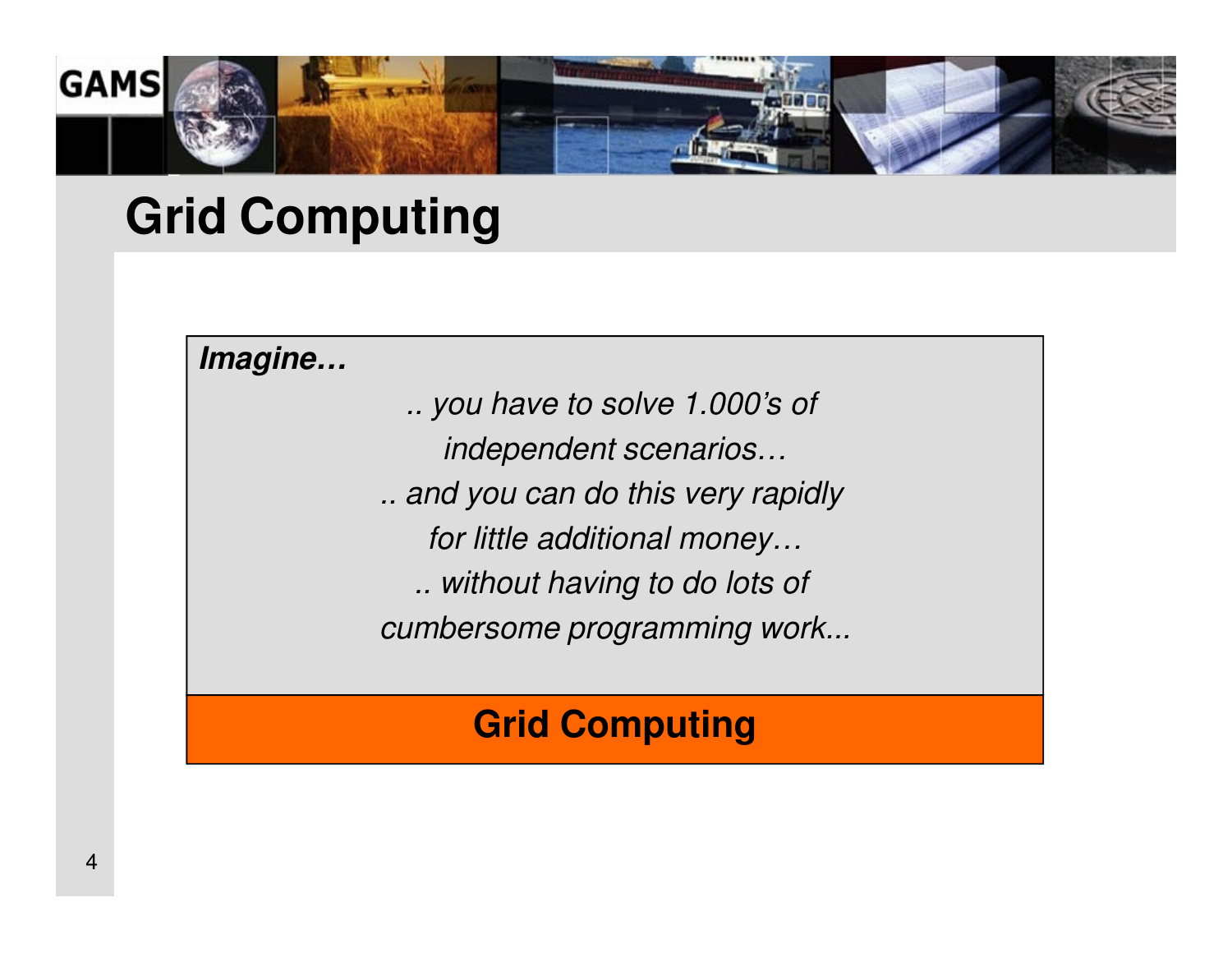

## **What is Grid Computing?**



#### **A pool of connected computers managed andavailable as a common computing resource**

- Effective sharing of CPU power
- Massive parallel task execution
- Scheduler handles management tasks
- E.g. Condor, Sun Grid Engine, Globus
- Can be rented or owned in common
- $\bullet$ Licensing & security issues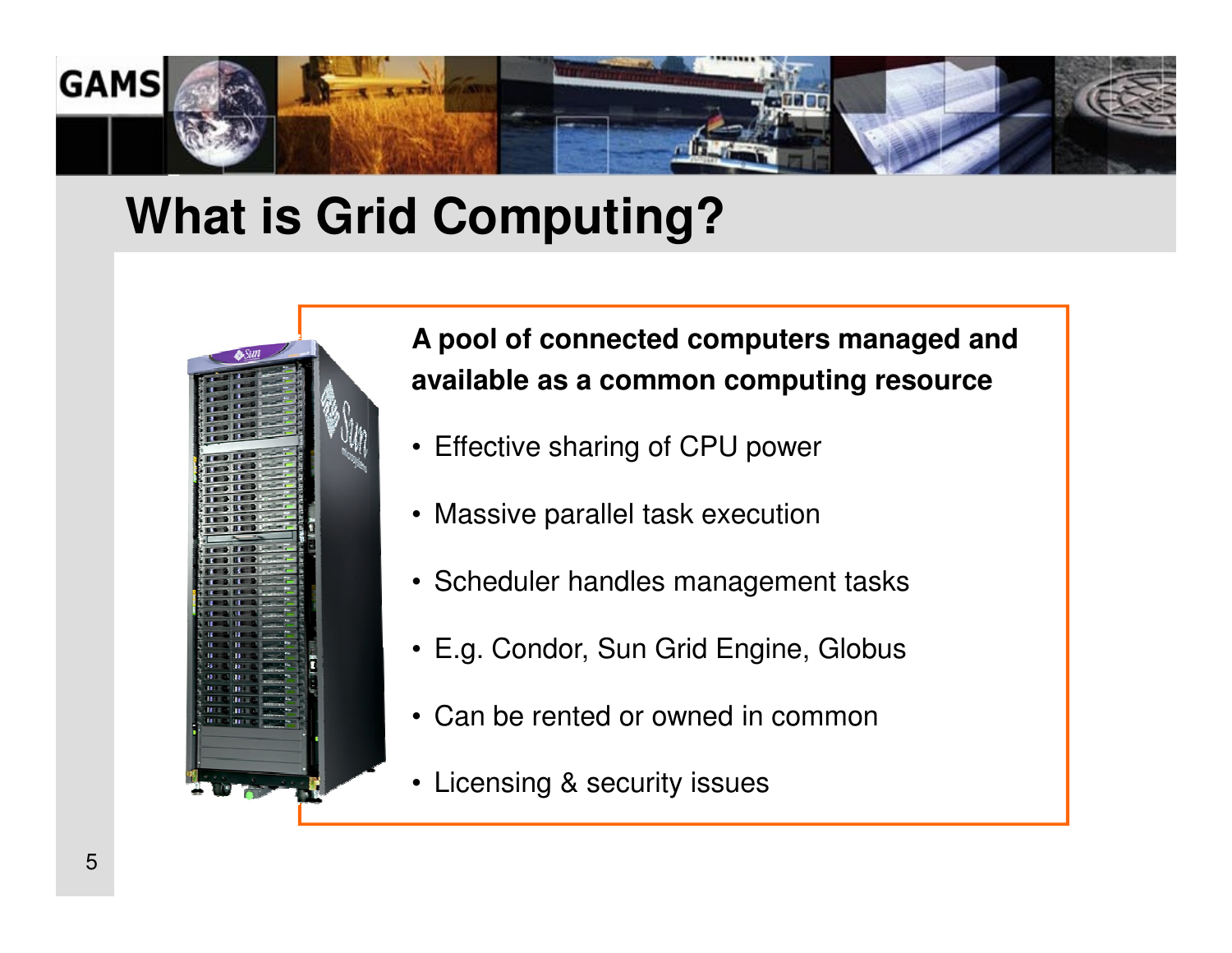

### **Simple Serial Solve Loop**

```
Loop(p(pp),v.fx = vmin + (vmax-vmin)/(card(pp)+1)*ord(pp) ;Solve var1 maximizing m using nlp ;
                                              Loopxres(i, p) = x.l(i);xres('mean',p) = m.l;xres('var',p) = v.l;xres('status',p) = var1.modelstat; 
);GenerationSolutionUpdate
```
**How do we get to parallel and distributed computing?**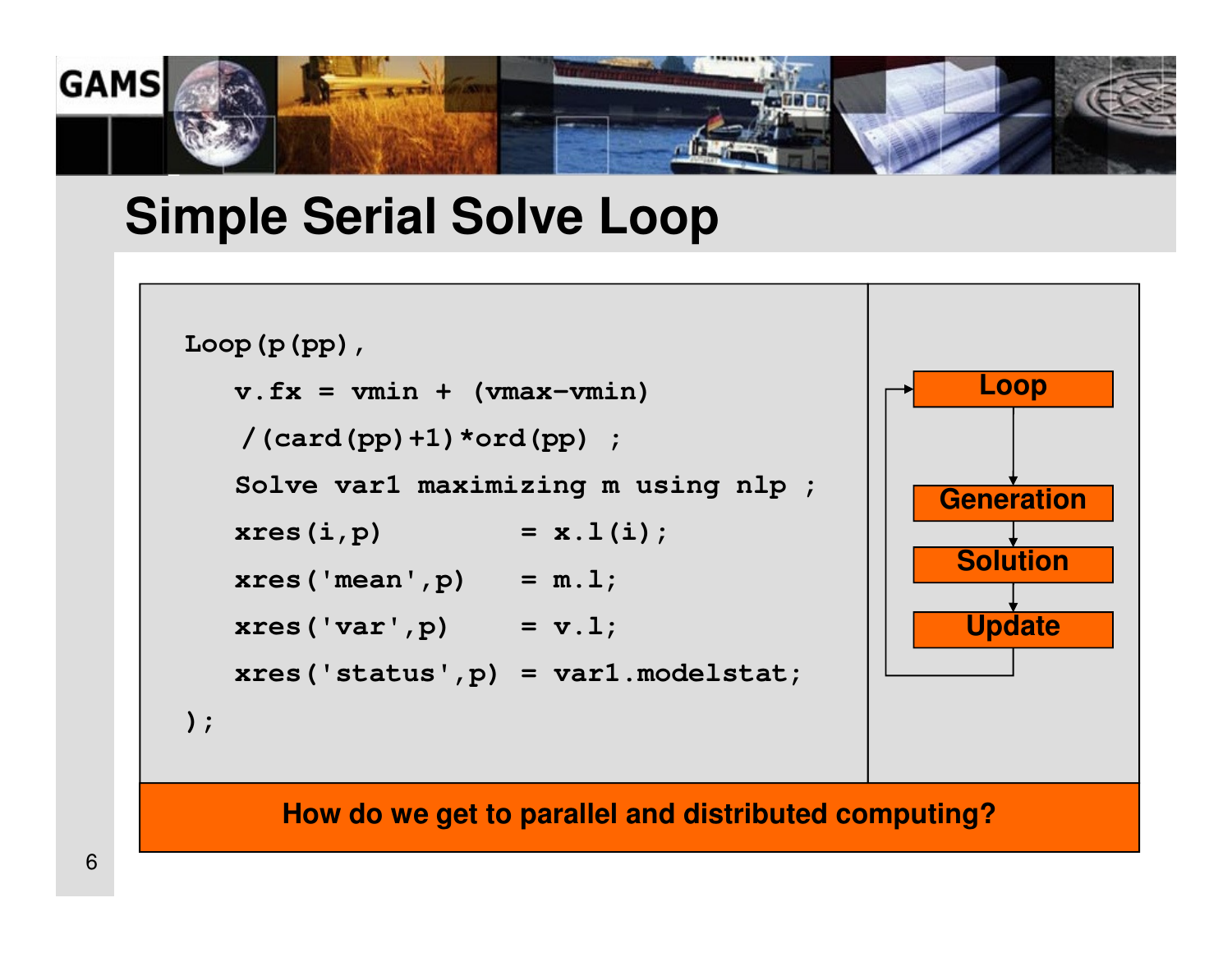

## **GRID Specific Enhancements**

- 1. Submission of jobs
- 2. "Grid Middleware"
	- Distribution of jobs
	- Job execution
- 3. Collection of solutions
- 4. Processing of results



7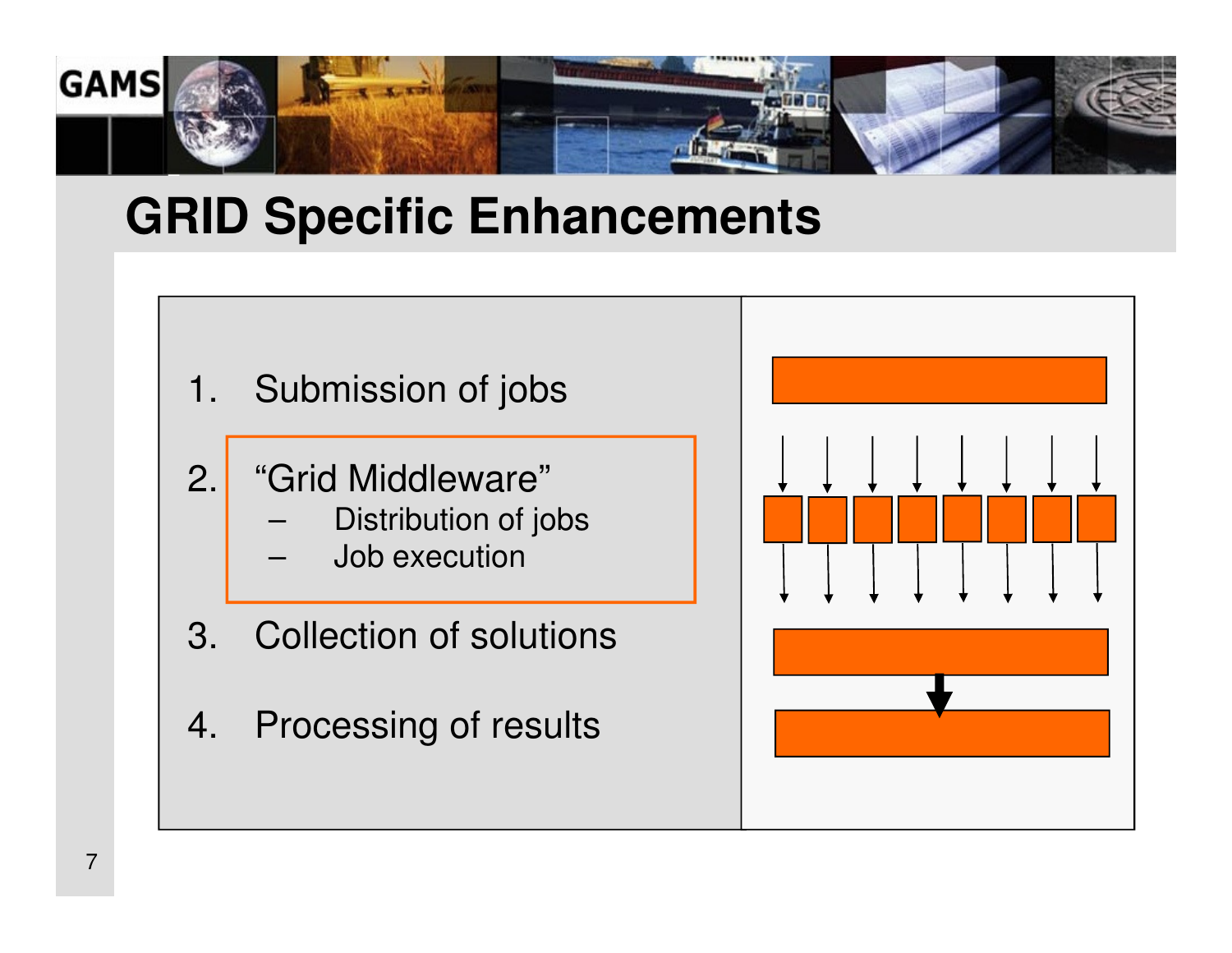

# **Hands-on! The Mean-Variance Model**

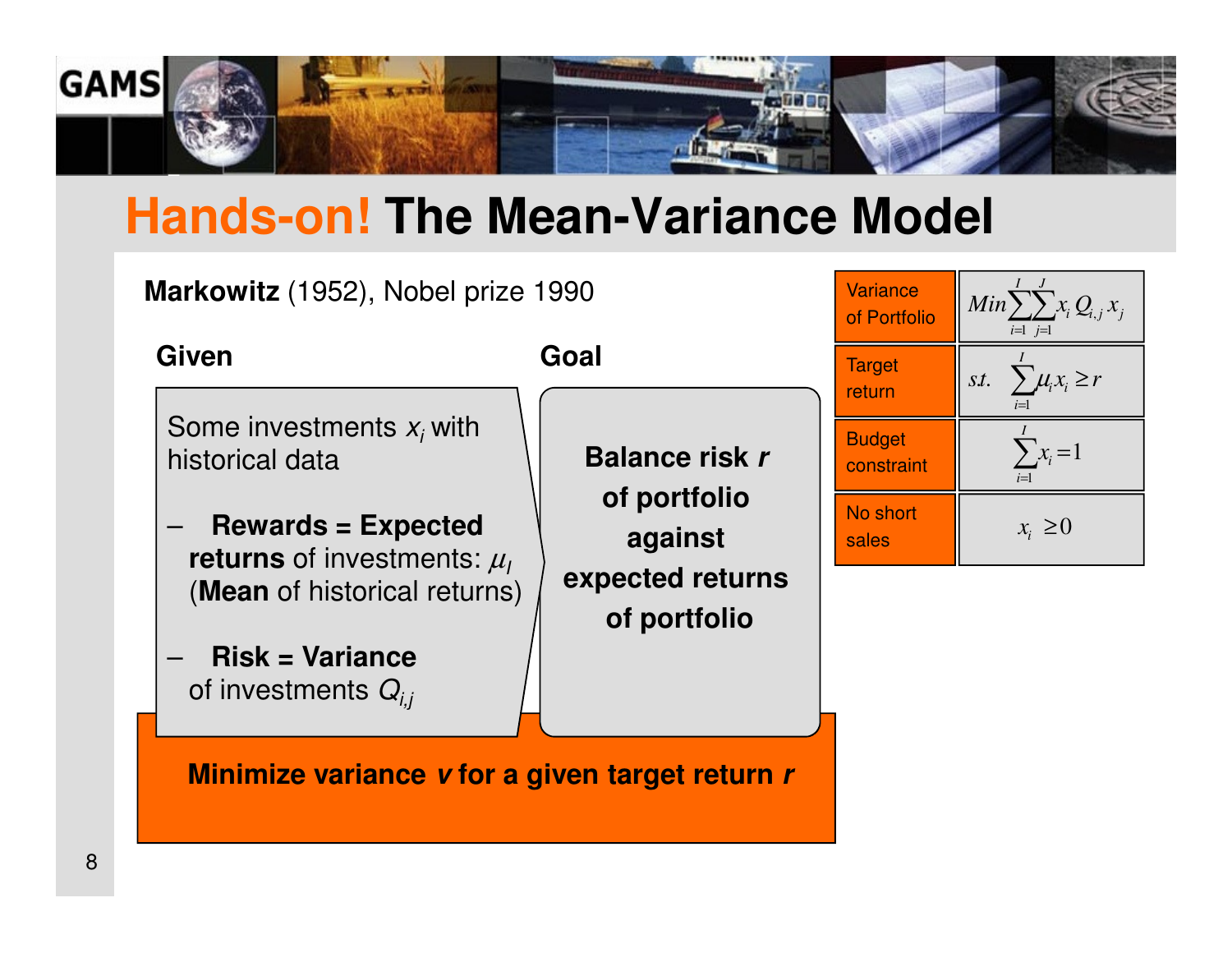

### **Job Submission Loop**

```
* turn on grid optionvar1.solvelink=3;Loop(p(pp),v.fx = vmin + (vmax-vmin) / (card(pp) + 1) * ord(pp);
  Solve var1 maximizing m using nlp ;
* save instance handlehandle(p) = var1.handle );
```

```
LOG—<br>…
```
--- LOOPS pp = p1

…

- --- 3 rows 9 columns 23 non-zeroes
- --- 538 nl-code 7 nl-non-zeroes
- --- meanvar\_edited.gms(174) 3 Mb
- --- Submitting model var1 with handle grid133000004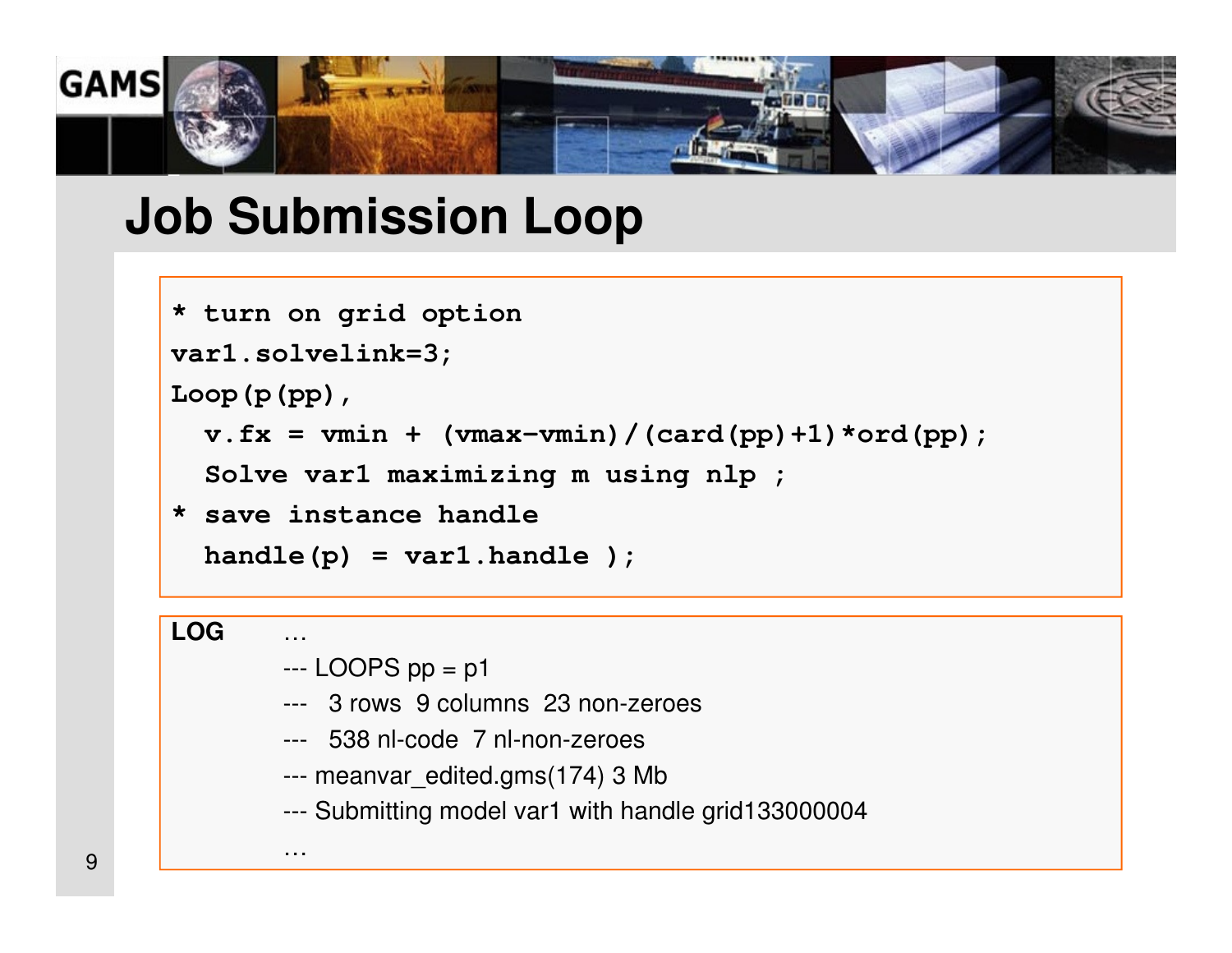

#### **"Grid"- Middleware (PC)**

```
@echo off
```
 **: gams grid submission script : arg1 solver executable: 2 control file: 3 scratch directory: gmscr\_nx.exe processes the solution and produces 'gmsgrid.gdx': note: %3 will be the short name, this is neeeded because : the START command cannot handle spaces or "...' : before we use %~3 will strip surrounding "...": makes the name short: gmsrerun.cmd will resubmit runit.cmdecho @echo off > %3runit.cmd echo %1 %2 >> %3runit.cmd echo gmscr\_nx.exe %2 >> %3runit.cmdecho echo OK ^> %3finished >> %3runit.cmd echo exit >> %3runit.cmdecho @start /b %3runit.cmd ^> nul > %3gmsrerun.cmd**

**start /b %3runit.cmd > nul**

**exit**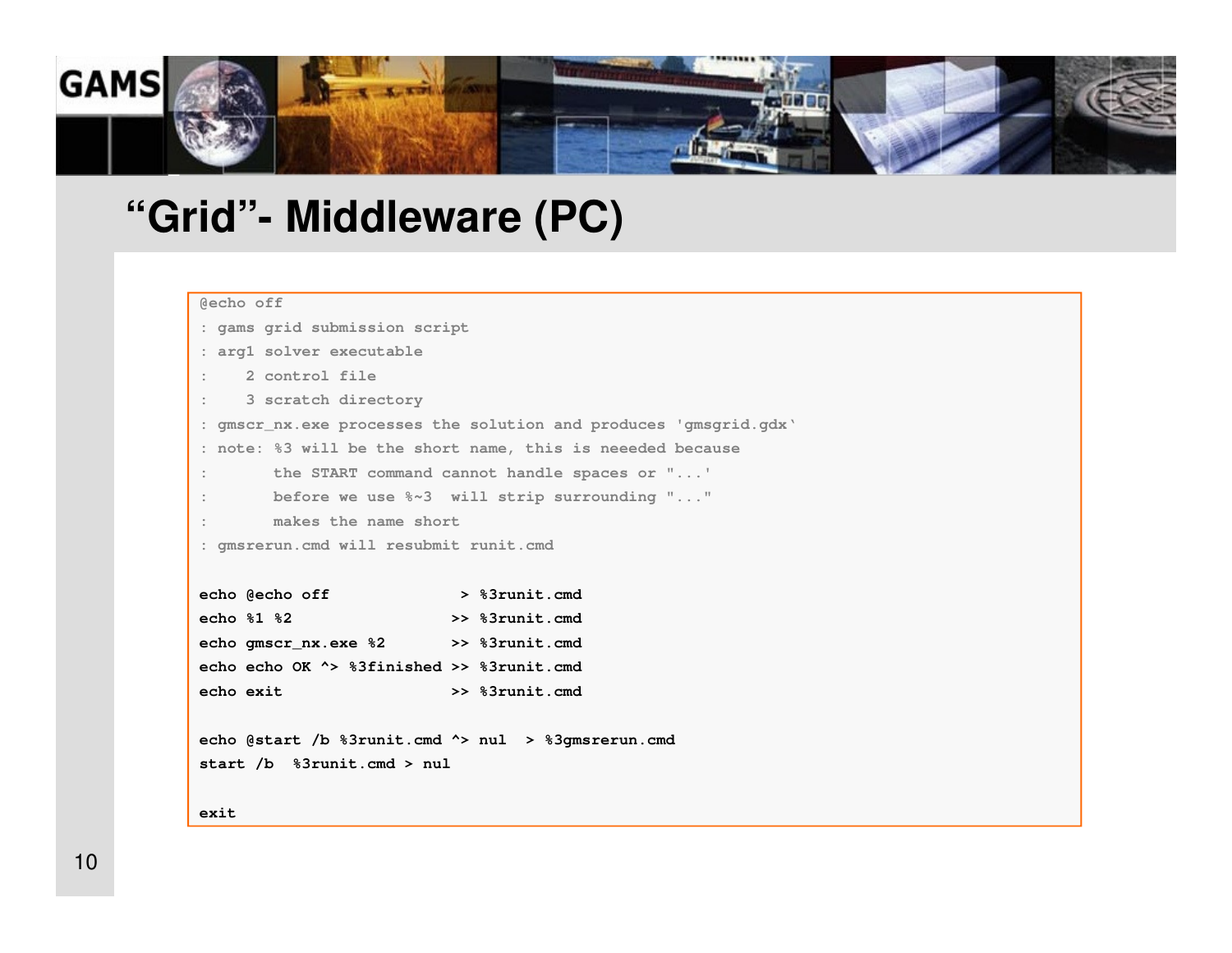

## **Solution Collection Loop**

```
Repeat
```

```
loop(p(pp)$handlecollect(handle(p)),xres(i, p) = x.l(i); xres('mean', p) = m.l;xres('var',p) = v.l; xres('status',p) = var1.modelstat;display$handledelete(handle(p)) 'trouble deleting handles';handle(p) = 0 ) ;
display$sleep(card(handle)*0.2) 'sleep some time';until card(handle) = 0 or timeelapsed > 100;
xres(i,p(pp))$handle(p) = na;
```
**LOG**

…

…

- --- meanvar\_edited.gms(161) 3 Mb
- --- GDXin=C:\...\225a\grid133000004\gmsgrid.gdx
- --- meanvar\_edited.gms(161) 3 Mb
- --- Removed handle grid133000004

11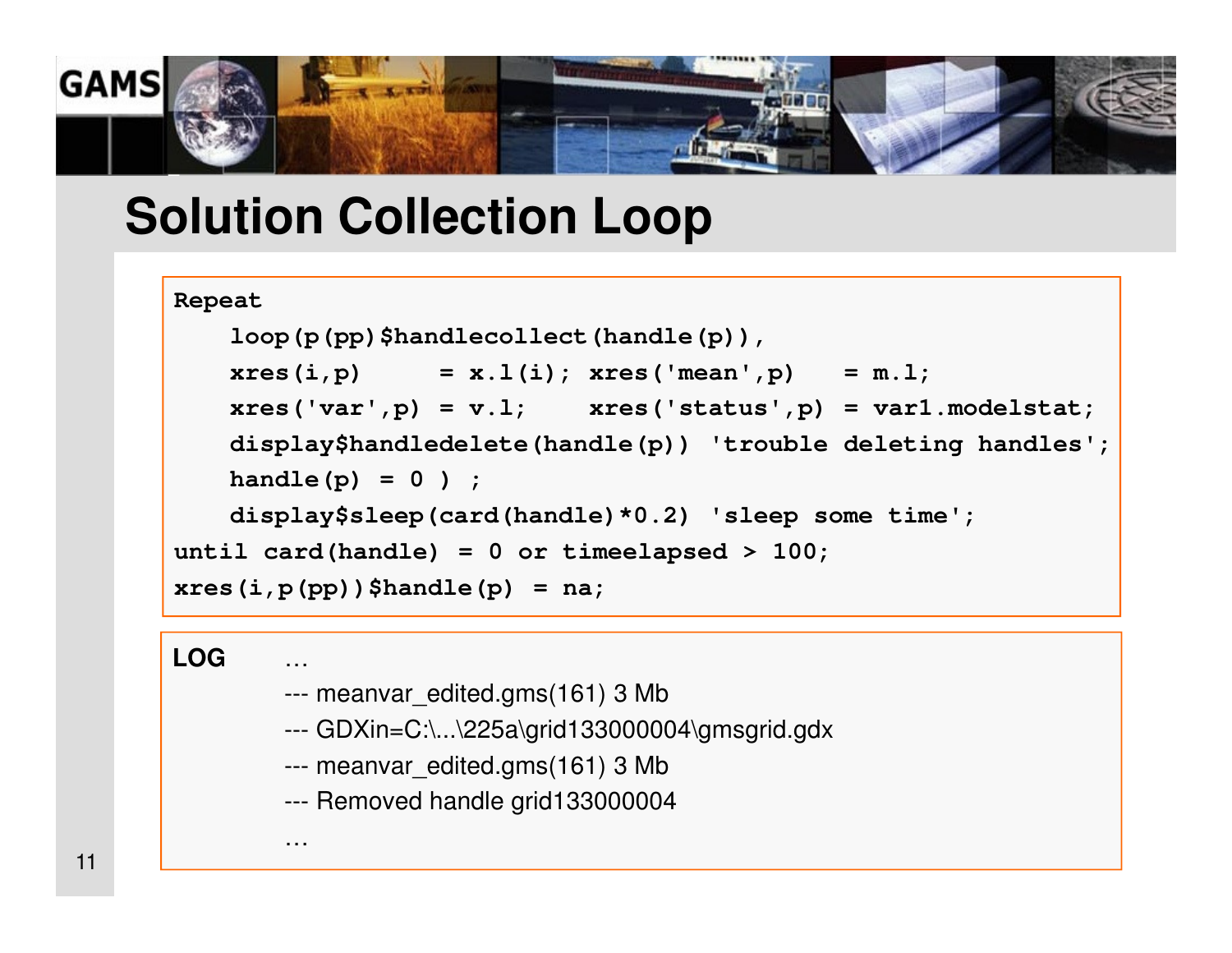

# **Hands-on! GAMS Grid Computing**

| File Edit Search Windows Utilities Help<br>$\mathbf{E}\left[\left.\mathbf{E}\right \mathbf{A}\right]\mathbf{A}\left.\mathbf{A}\right]\mathbf{A}$<br>$\begin{array}{ c c c c c }\hline \textbf{1} & \textbf{(a)} & \textbf{B} & \textbf{B} & \textbf{B} & \textbf{B} & \textbf{A} & \textbf{B} & \textbf{B} & \textbf{A} & \textbf{B} & \textbf{B} & \textbf{A} & \textbf{A} & \textbf{B} & \textbf{A} & \textbf{A} & \textbf{A} & \textbf{A} & \textbf{A} & \textbf{A} & \textbf{A} & \textbf{A} & \textbf{A} & \textbf{A} & \textbf{A} & \textbf{A} & \textbf{A} & \textbf{A$ | □ 6%                                                                                                                                                                                                                                                                                                                                                                                                                                                                                                                                                                                                                                                                                                                                                                                                                                                                                                                                                                                  |
|--------------------------------------------------------------------------------------------------------------------------------------------------------------------------------------------------------------------------------------------------------------------------------------------------------------------------------------------------------------------------------------------------------------------------------------------------------------------------------------------------------------------------------------------------------------------------------|---------------------------------------------------------------------------------------------------------------------------------------------------------------------------------------------------------------------------------------------------------------------------------------------------------------------------------------------------------------------------------------------------------------------------------------------------------------------------------------------------------------------------------------------------------------------------------------------------------------------------------------------------------------------------------------------------------------------------------------------------------------------------------------------------------------------------------------------------------------------------------------------------------------------------------------------------------------------------------------|
|                                                                                                                                                                                                                                                                                                                                                                                                                                                                                                                                                                                |                                                                                                                                                                                                                                                                                                                                                                                                                                                                                                                                                                                                                                                                                                                                                                                                                                                                                                                                                                                       |
| <b>PE</b> c:\documents and settings\jan\my documents\presentation\2007-07-euro-prag\wor $\boxed{\blacksquare}$ $\boxed{\blacksquare}$<br><b>PF</b> C: \Documents and Settings\Jan\My Documents\presentation\2007-07-EURO-Prag\Wo $\blacksquare$ $\square$ $\blacktriangleright$ $\blacktriangle$<br>meanvar.gms meanvar edited.gms<br>meanvar.gms<br>xres('var', p)<br>$= v \cdot 1$ ;<br>xres('var', p)<br>$= v \cdot 1$ ;                                                                                                                                                    |                                                                                                                                                                                                                                                                                                                                                                                                                                                                                                                                                                                                                                                                                                                                                                                                                                                                                                                                                                                       |
| $xres('status', p) = var1$ . modelstat;<br>$vmin = v.1;$ );                                                                                                                                                                                                                                                                                                                                                                                                                                                                                                                    | $xres('status', p) = var1$ . modelstat;<br>$vmin = v.l$ ; );                                                                                                                                                                                                                                                                                                                                                                                                                                                                                                                                                                                                                                                                                                                                                                                                                                                                                                                          |
| $Loop(p(p)$ ,<br>$v.Fx = vmin + (vmax-vmin) / (card(np) + 1) * ord(pp)$ :<br>Solve varl maximizing m using nlp ;<br>xres(1, p) =<br>$= 8.1(1)$ ;<br>$xres('mean', p) = m.1;$<br>xres('var', p) = $v.1$ ;<br>$xres('status', p) = var1.modelstat;$<br>Display xres;<br>else<br>$\rightarrow$                                                                                                                                                                                                                                                                                    | \$if not set grid \$set grid 0<br>parameter handle(p) Grid handle;<br>if (not %grid%,<br>$Loop(p(p)$ ,<br>$v.Fx = vmin + (vmax-vmin) / (card(pp)+1) * ord(pp)$<br>Solve varl maximizing m using nlp ;<br>xres(i, p) Minimum Hx.1(i);<br>$xres('mean', p) = m, 1;$<br>$xres('var',p)$ = $v,1;$<br>$Xres('status', p) = var1$ . modelstat; );<br>var1.solvelink=8;<br>$Loop(p(pp)$ ,<br>$v_x f_X = vmin + (vmax-vmin) / (card(pD) + 1) * ord(pD)$<br>Solve varl maximizing m using nlp ;<br>$handle(p) = var1.handle$ );<br>Repeat<br>loop(p(pp)\$handlecollect(handle(p)),<br>$xres(1, p)$ = $x.1(1)$ ;<br>$xres("mean", p) = m, 1;$<br>$xres('var',p)$ = $v, 1;$<br>$xres('status', p) = var1 modelstat;$<br>displayShandledelete(handle(p)) 'trouble del<br>handle $(p) = 0$ ) :<br>display\$sleep(card(handle)*0.2) 'sleep some tim<br>until card(handle) = $0$ or timeelapsed > 100;<br>$Xres(i, p(pp))$ Shandle(p) = na;<br>Display xres;<br>execute unload "portfolio.gdx" xres; |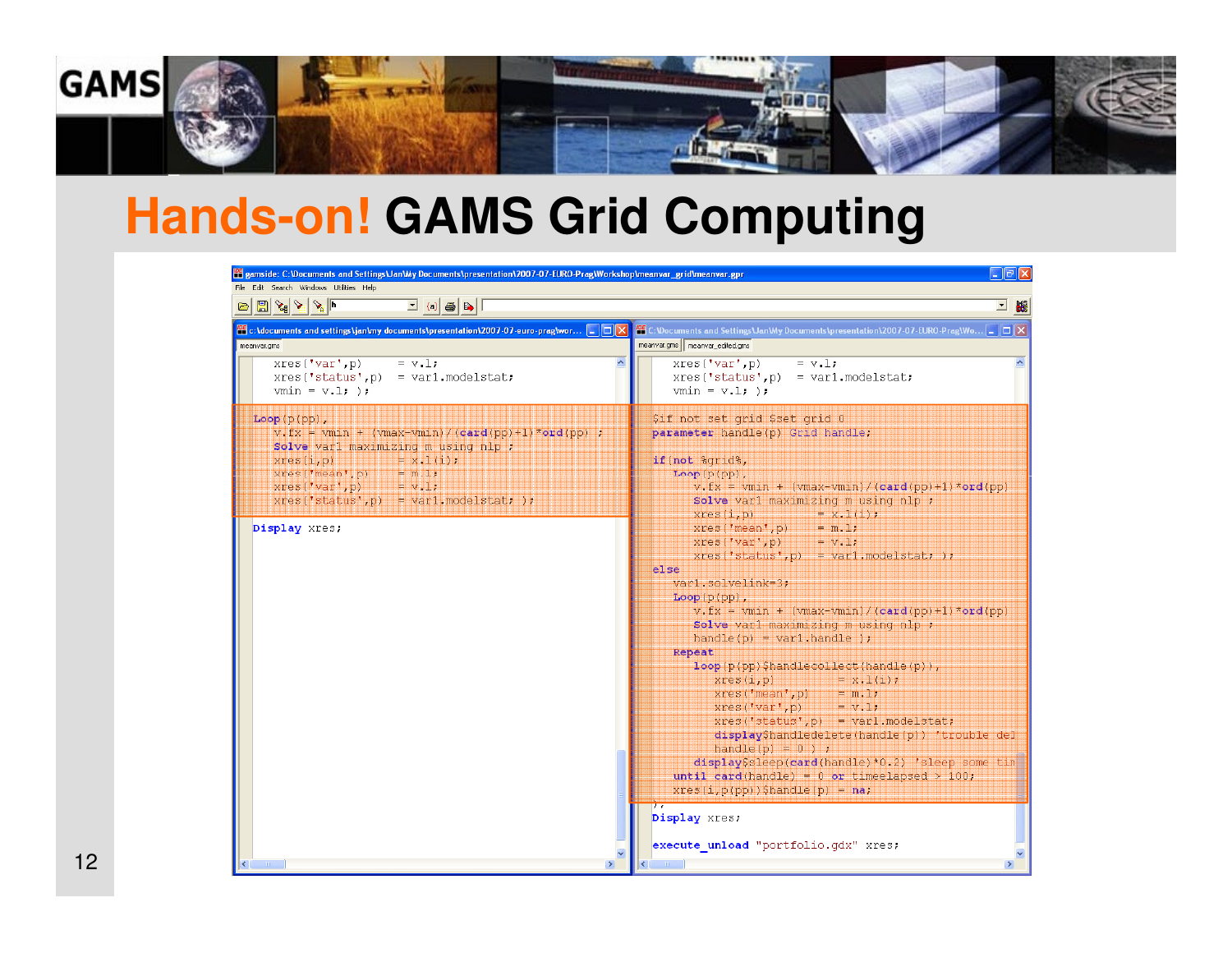

## **GAMS & Grid Computing**

- **Scalable**:
	- –support of massive grids, **but also**
	- $-$  multi-couplement multiple cores desktor multi-cpu / multiple cores desktop machines
	- –"1 CPU - Grid"
- Platform **independent**
- Only **minor changes**to model required



• **Separation** of model and solution method <sub>13</sub> → Model stays **maintainable**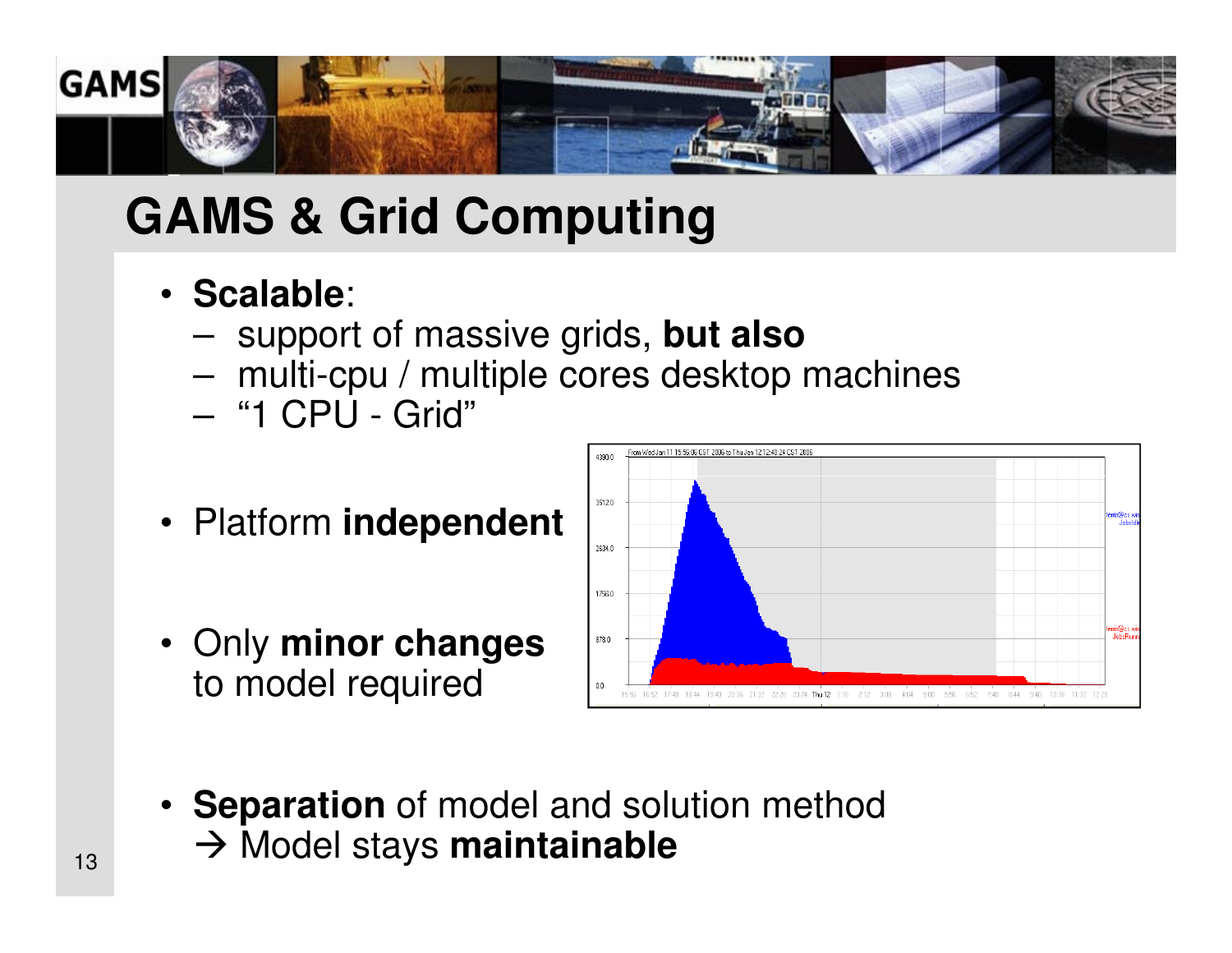

## **Sources of GAMS Information**

Download: http://download.gams-software.com/Release Notes: http://www.gams.com/docs/release/release.htmContributed Documentation: <u>http://www.gams.com/docs/contributed</u> Contributed Software: http://www.gams.com/contrib/contrib.htmPresentations: http://www.gams.com/presentationsWorkshops: http://www.gams.com/courses.htm

Bruce McCarl's Newsletter: http://www.gams.com/maillist/newsletter.htmGAMS User Group: http://www.gams.com/maillist/gams l.htm GAMS Google Group: <u>http://groups.google.de/group/gamsworld</u>

Other relevant sites on the Web: http://www.gams.com/hotlinks.htm